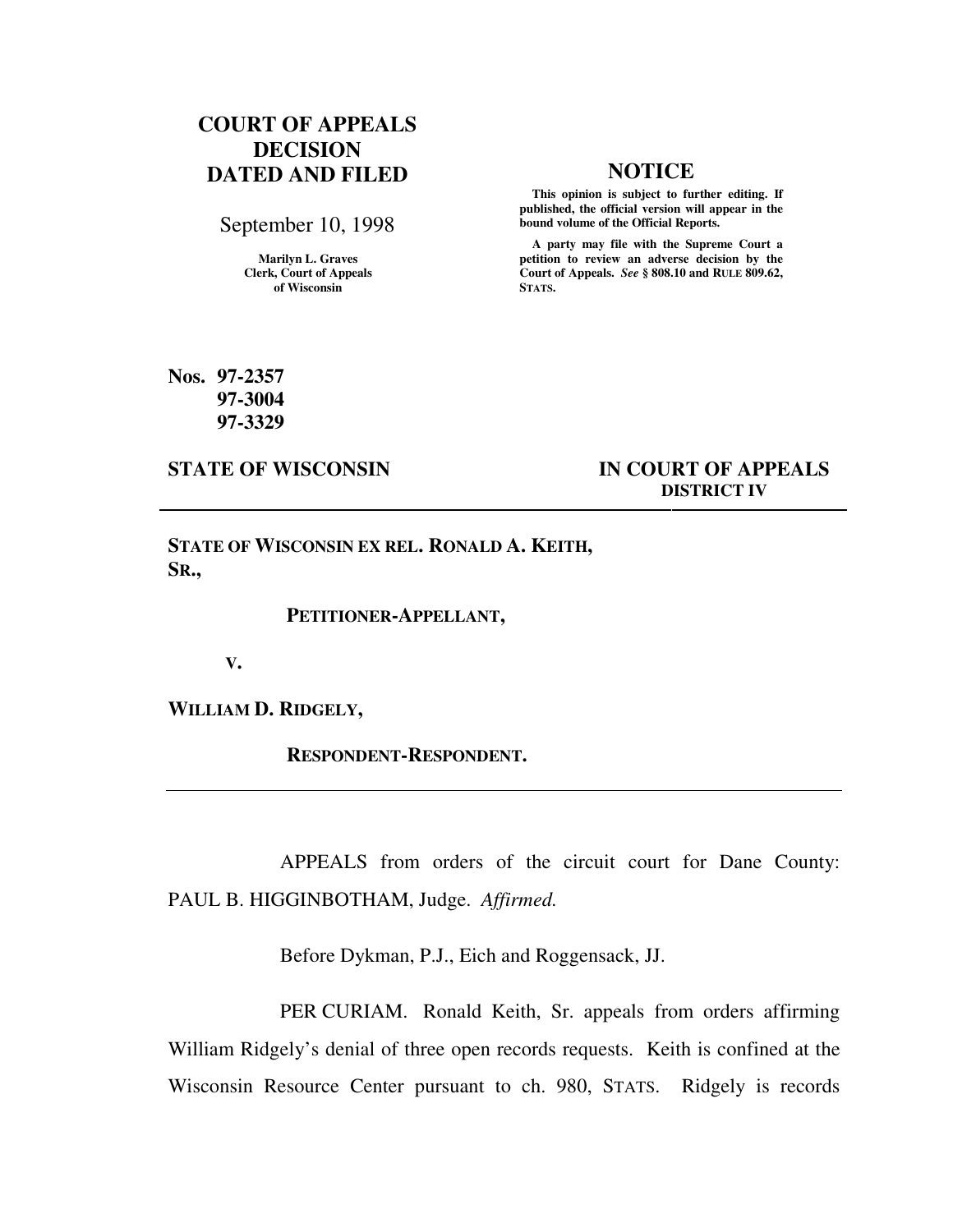custodian for the Department of Corrections. In these consolidated actions, Keith challenged Ridgely's refusal to provide records concerning him and three inmates. We conclude that the trial court properly denied relief on Keith's petitions, and therefore affirm.

In appeal No. 97-2357, Keith requested any November 1992 documents asking that Gerald Miles Turner be apprehended and detained under § 53.11, STATS., any documents to or from the DOC pertaining to its decision to recalculate other inmates sentences, "including letters to your legal department and from them back to your department" during a three-month period, and any documents pertaining to Keith dating from November 1993 to July 1994, pertaining to his detention or release under § 53.11, sentence recomputation.

Ridgely denied the first and third request because § 53.11, STATS., 1987-88, no longer existed.<sup>1</sup> Ridgely denied the second part of the request citing the attorney-client privilege.

In appeal No. 97-3004, Keith described and asked for specific DOC documents concerning William Hurt, which he also described as generated after dismissal of Hurt's ch. 980, STATS., action, and documents ordering certain persons at the Wisconsin Resource Center to release Hurt to federal authorities in September 1996. Ridgely responded that there were no records concerning Hurt after his ch. 980 action because that action had not been dismissed. He also told Keith that no documents existed matching the description in the second part of his request.

-

<sup>&</sup>lt;sup>1</sup> Section 53.11, STATS., 1987-88, was renumbered and amended by 1989 Wis. Act 31, § 1629.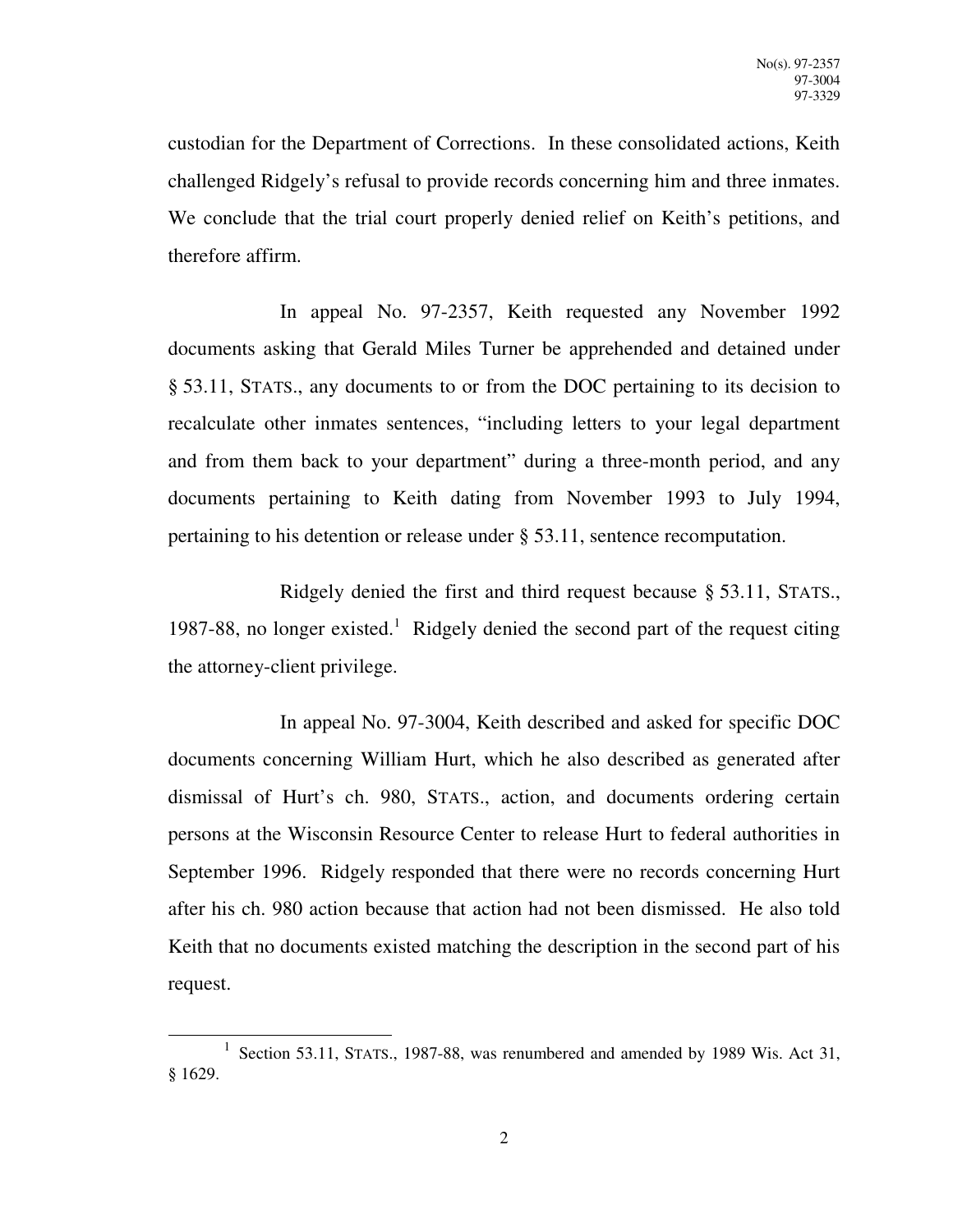In appeal No. 97-3329, Keith requested information on DOC plans to file a ch. 980, STATS., petition against Gerald Dampier. That request was refused

> based on the fact that you are an offender under the supervision of the Department of Corrections and that you may use this information in a manner which could cause disruption to the incarceration and treatment of an inmate, thereby jeopardizing the safety of the inmate and the security of the institution to which he is assigned if the information is transmitted to one or more other inmates or offenders.

Keith responded with a second request for more specific information regarding Dampier. The request was again refused on similar grounds and because some of the specific information was confidential and would not be disclosed in order to protect Dampier's privacy.

In each case, Keith filed a petition for mandamus review, seeking an order requiring Ridgely to release the requested documents. In appeal No. 97- 2357, the trial court rejected Ridgely's reason for denying the § 53.11, STATS., 1987-88, documents, and ordered him to either produce the documents or deny the request properly within twenty days. The trial court affirmed the refusal to release documents protected by the attorney-client privilege. The trial court subsequently found that the DOC had none of the § 53.11 documents, and denied Keith's motion for damages.

In appeal No. 97-3004, the court held that Ridgely should have known what documents Keith sought despite his mistake about the dismissal of Hurt's case, and should have provided them despite that error. However, the trial court dismissed the petition because Keith could have easily remedied the situation by submitting an amended request, once he learned the true status of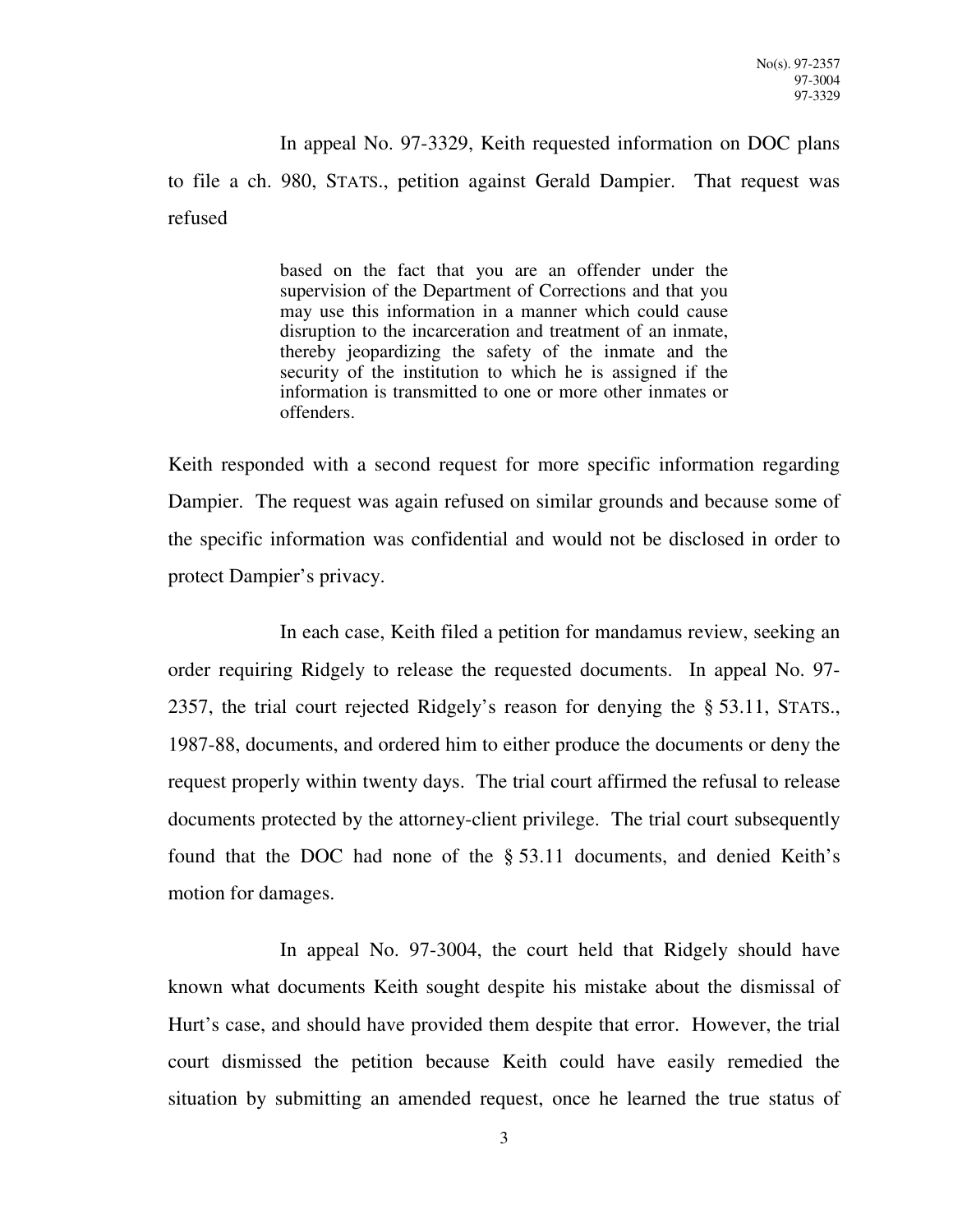Hurt's case. The trial court also dismissed on the second part of Keith's request after finding that the documents in question did not exist.

In appeal No. 97-3329, the trial court held that Ridgely properly denied all documents because there was an overriding public interest in keeping those documents confidential.

Except as provided by law, as a rule any person has a right to inspect any public record. Section 19.35(1)(a), STATS.; *Journal/Sentinel, Inc. v. Aagerup*, 145 Wis.2d 818, 822, 429 N.W.2d 772, 773 (Ct. App. 1988). However, that right is not absolute and access is barred when the public interest and nondisclosure outweighs the right to inspect. *Id.* at 822, 429 N.W.2d 774. When denying access on public policy grounds, the custodian must state specific reasons for the denial. *Id.* Whether the reasons given are sufficient to outweigh an applicant's interest in inspecting the records is a question of law. *State ex rel. Morke v. Record Custodian DHSS*, 154 Wis.2d 727, 733, 454 N.W.2d 21, 24 (Ct. App. 1990). Additionally, any record containing personally identifiable information need not be disclosed if it endangers the security of any state correctional institution. Section 19.35(1)(am)2, STATS.

# Case Number 97-2357

The trial court properly denied damages or any other remedy to Keith. Keith initially prevailed on part of his claim, and obtained an order requiring Ridgely to reprocess his request. However, in a subsequent hearing on the matter, Ridgely's counsel stated that a search of DOC records revealed no documents within the scope of Keith's request. Keith offers no persuasive reason why the trial court could not and should not have believed counsel's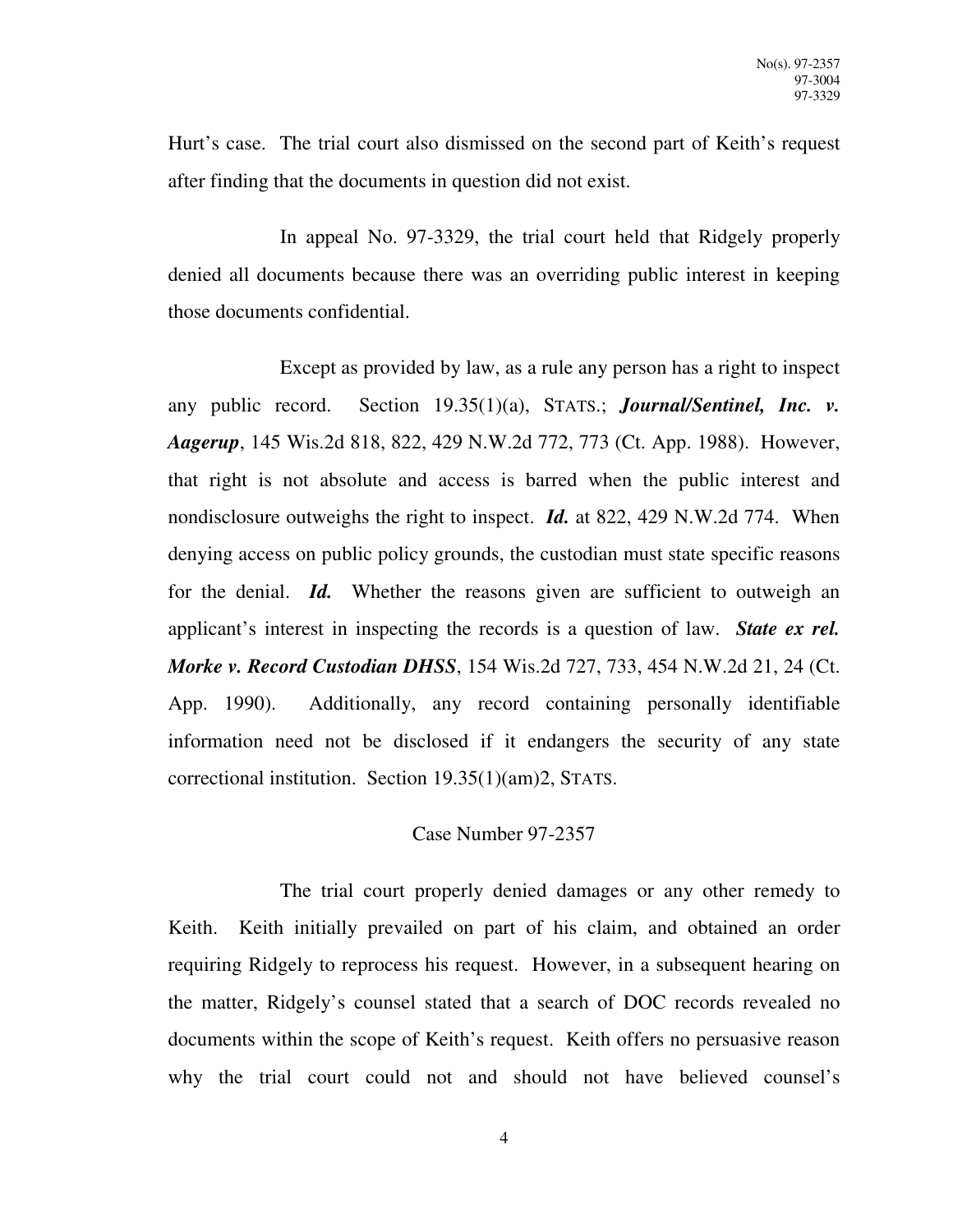representation. His claim that the documents did, in fact, exist, was not substantiated.

The trial court also properly denied Keith's request for documents to or from DOC legal counsel. In most cases where the records custodian claims the attorney-client privilege, the trial court must conduct an *in camera* inspection of the documents to determine whether the claim is accurate. *George v. Record Custodian*, 169 Wis.2d 573, 582, 485 N.W.2d 460, 464 (Ct. App. 1992). In this case, however, no *in camera* inspection was required because the documents in question were by Keith's definition privileged. It is the communication and not the facts in a communication that the attorney-client privilege protects. *State ex rel. Dudek v. Circuit Court*, 34 Wis.2d 559, 580, 150 N.W.2d 387, 399 (1967).

## Case No 97-3004

The trial court properly denied relief on Keith's request in this case, despite finding that he had a right to the requested records. A decision whether to grant mandamus is discretionary. *George*, 169 Wis.2d at 578, 485 N.W.2d at 462. Mandamus should not issue if the petitioner has an adequate, convenient legal remedy. *State ex rel. Sheboygan County v. Telgener*, 199 Wis. 523, 526-27, 227 N.W. 35, 37 (1929). Here, Keith's request was refused on what was essentially an easily remedied technicality. The trial court reasonably concluded that all Keith had to do was submit an amended request, rather than taking the matter to court on mandamus.

## Case Number 97-3329

The trial court properly affirmed Ridgely's refusal to allow Keith access to records concerning the treatment of and plans for inmate Dampier. In